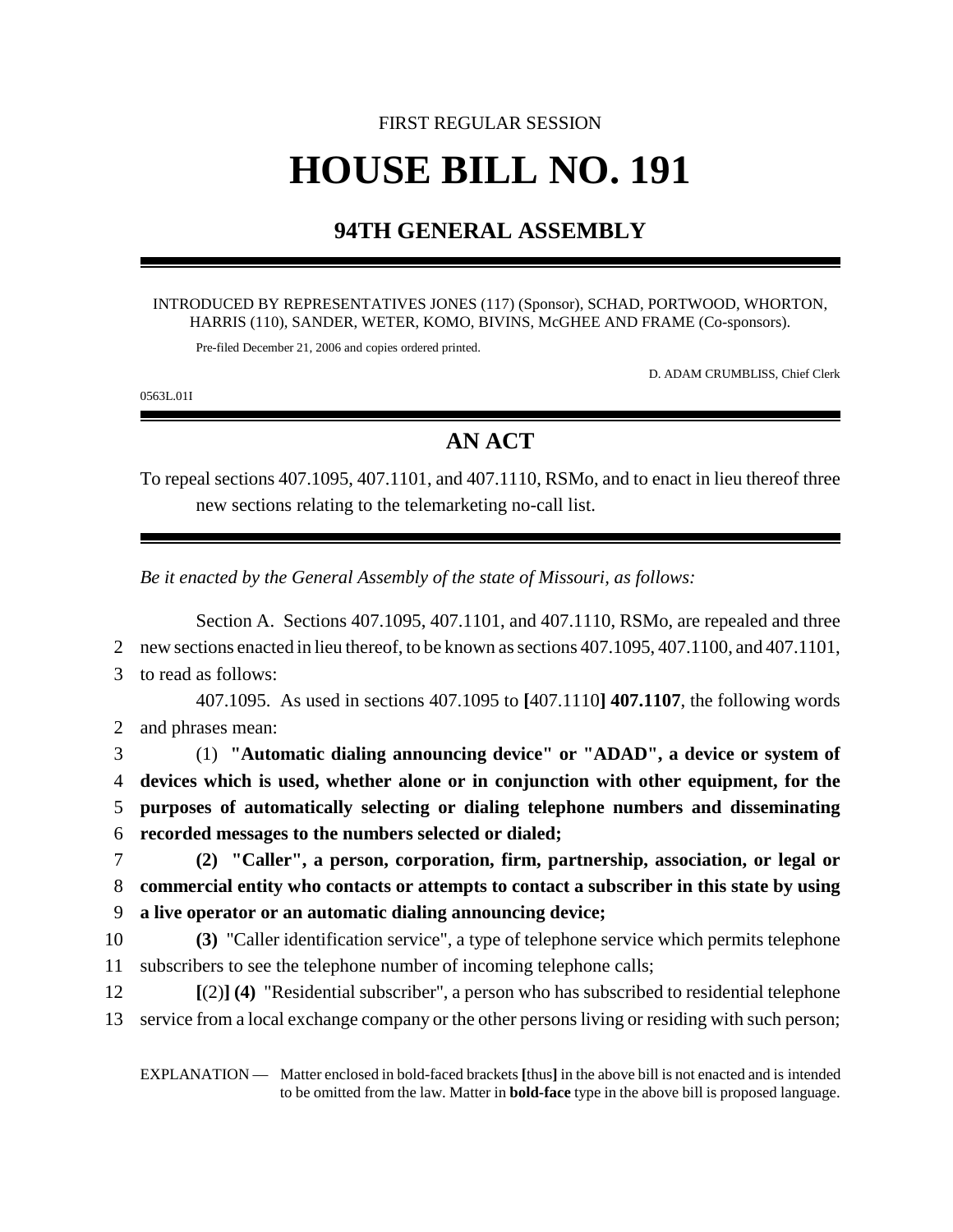H.B. 191 2

 **[**(3)**] (5)** "Telephone solicitation", any voice communication over a telephone line from a live operator, through the use of ADAD equipment or by other means for the purpose of encouraging the purchase or rental of, or investment in, property, goods or services, but does not include communications:

 (a) To any residential subscriber with that subscriber's prior express invitation or permission;

 (b) By or on behalf of any person or entity with whom a residential subscriber has had a business contact within the past one hundred eighty days or a current business or personal relationship;

23 (c) By or on behalf of an entity organized pursuant to Chapter  $501(c)(3)$  of the United States Internal Revenue Code, while such entity is engaged in fund-raising to support the charitable purpose for which the entity was established provided that a bona fide member of such exempt organization makes the voice communication;

 (d) By or on behalf of any entity over which a federal agency has regulatory authority 28 to the extent that:

 a. Subject to such authority, the entity is required to maintain a license, permit or certificate to sell or provide the merchandise being offered through telemarketing; and

b. The entity is required by law or rule to develop and maintain a no-call list;

 (e) By a natural person responding to a referral, or working from his or her primary residence, or a person licensed by the state of Missouri to carry out a trade, occupation or profession who is setting or attempting to set an appointment for actions relating to that licensed trade, occupation or profession within the state or counties contiguous to the state.

**407.1100 1. A caller shall not use an automatic dialing announcing device in making any telephone call to a residential subscriber who has provided notice to the attorney general of such subscriber's objection to receiving telephone solicitations unless:**

 **(1) The subscriber has knowingly or voluntarily requested, consented to, permitted, or authorized receipt of the message; or**

 **(2) The message is immediately preceded by a live operator who obtains the subscriber's consent before the message is delivered and where the operator at the beginning of the message discloses:**

 **(a) The name of the business, firm, organization, association, partnership, or entity for which the message is being made;**

 **(b) The purpose of the message and whether it intends to solicit payment or commitment of funds; and**

**(c) If applicable, the identity or kinds of goods or service the message is promoting.**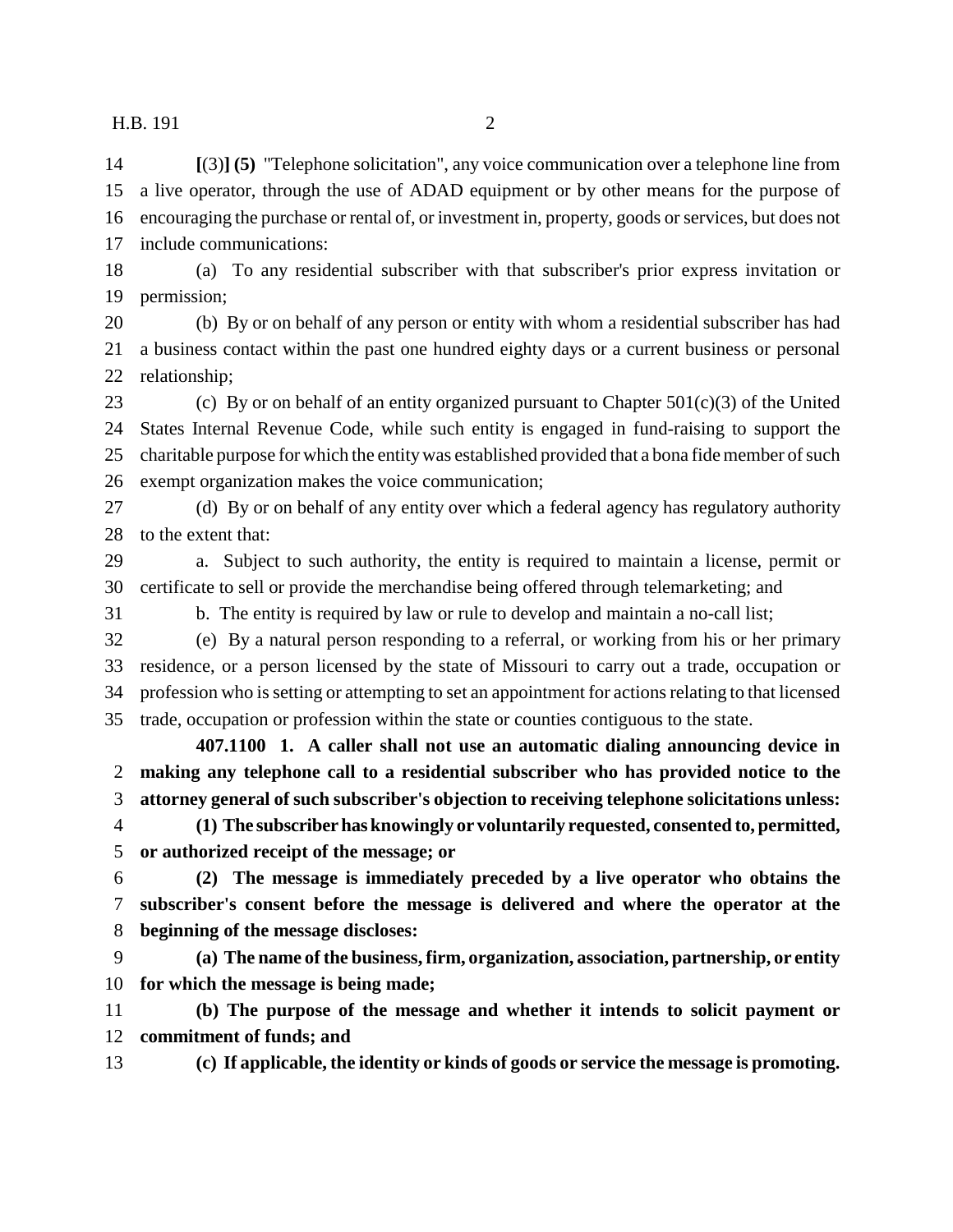H.B. 191 3

 **2. A caller shall not use an automatic dialing announcing device unless the device is designed and operated to disconnect within ten seconds after the subscriber terminates the telephone call.**

- **3. The provisions of this section shall not apply to:**
- 

**(1) Telephone calls from school districts to students, parents, or employees;**

 **(2) Telephone calls to subscribers with whom the caller has a current business or personal relationship; or**

### **(3) Telephone calls advising employees of work schedules.**

407.1101. 1. The attorney general shall establish and provide for the operation of a database to compile a list of telephone numbers of residential subscribers who object to receiving telephone solicitations. The attorney general shall have such database in operation no later than July 1, 2001.

 2. No later than January 1, 2001, the attorney general shall promulgate rules and regulations governing the establishment of a state no-call database as he or she deems necessary and appropriate to fully implement the provisions of sections 407.1095 to **[**407.1110**] 407.1107**. The rules and regulations shall include those which:

 (1) Specify the methods by which each residential subscriber may give notice to the attorney general or its contractor of his or her objection to receiving such solicitations or revocation of such notice. There shall be no cost to the subscriber for joining the database;

 (2) Specify the length of time for which a notice of objection shall be effective and the effect of a change of telephone number on such notice;

 (3) Specify the methods by which such objections and revocations shall be collected and added to the database;

 (4) Specify the methods by which any person or entity desiring to make telephone solicitations will obtain access to the database as required to avoid calling the telephone numbers of residential subscribers included in the database, including the cost assessed to that person or entity for access to the database;

 (5) Specify such other matters relating to the database that the attorney general deems desirable.

 3. If the Federal Communications Commission establishes a single national database of telephone numbers of subscribers who object to receiving telephone solicitations pursuant to 47 U.S.C., Section 227(c)(3), the attorney general shall include that part of such single national database that relates to Missouri in the database established pursuant to this section.

 4. Information contained in the database established pursuant to this section shall be used only for the purpose of compliance with section 407.1098 and this section or in a proceeding or